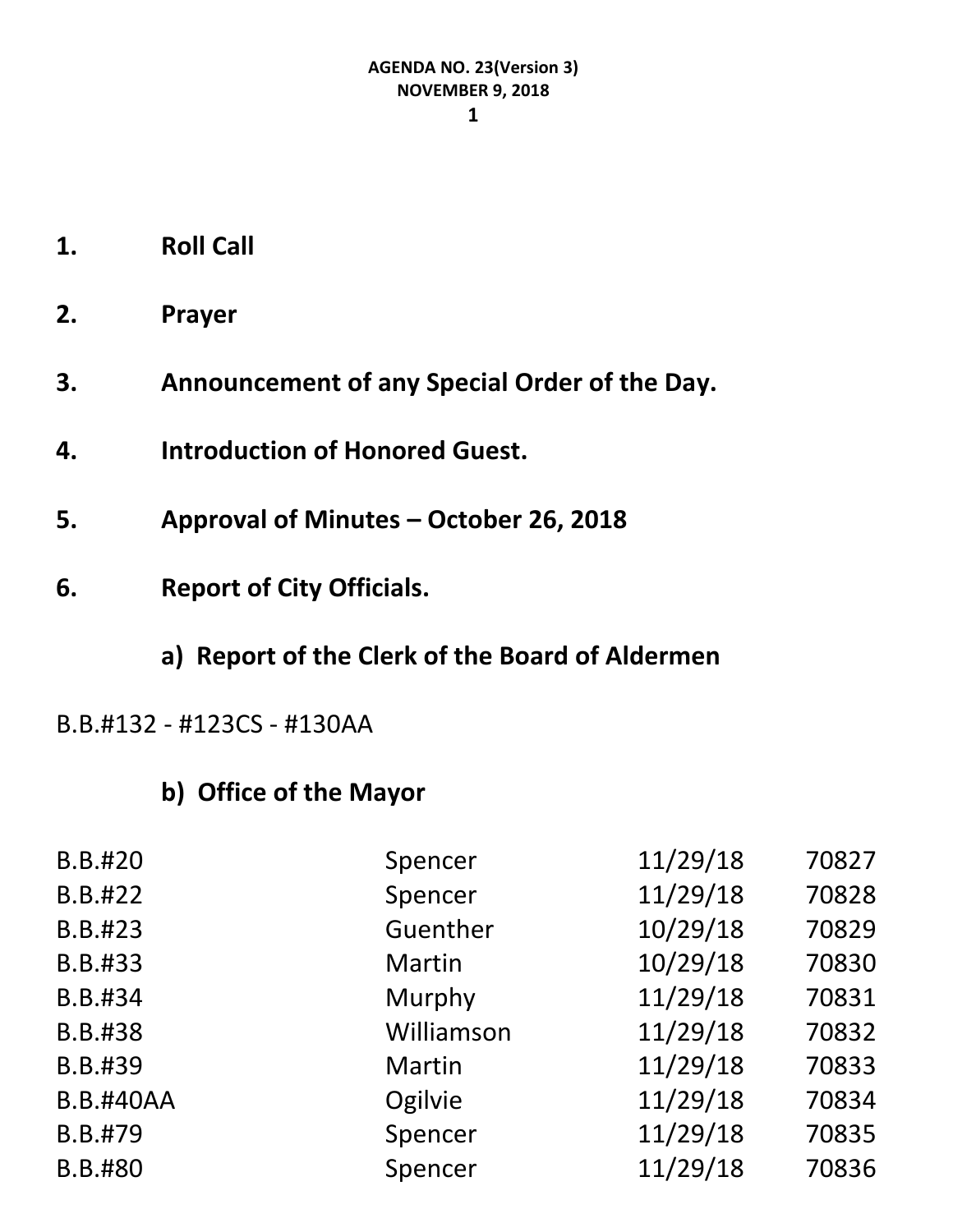# **b) Office of the Mayor – (cont.)**

| B.B.#81  | <b>Martin</b> | 11/29/18 | 70837 |
|----------|---------------|----------|-------|
|          |               |          |       |
| B.B.#82  | Guenther      | 11/29/18 | 70838 |
| B.B.#84  | Coatar        | 11/29/18 | 70839 |
| B.B.#85  | Coatar        | 11/29/18 | 70840 |
| B.B.#94  | Williamson    | 11/29/18 | 70841 |
| B.B.#95  | Kennedy       | 11/29/18 | 70842 |
| B.B.#113 | Vollmer       | 11/29/18 | 70843 |
| B.B.#115 | Kennedy       | 11/29/18 | 70844 |
| B.B.#118 | Spencer       | 11/29/18 | 70845 |
|          |               |          |       |

# **c) Office of the President**

none

# **7. Petitions and Communications.**

none

# 8. **Board Bills for Perfection – Informal Calendar.**

TC B.B.#104 -Davis -An ordinance enlarging the boundaries of the Port Authority of the City of St. Louis Port District, subject to the approval of the Missouri Highways and Transportation Commission, and authorizing certain actions in connection therewith.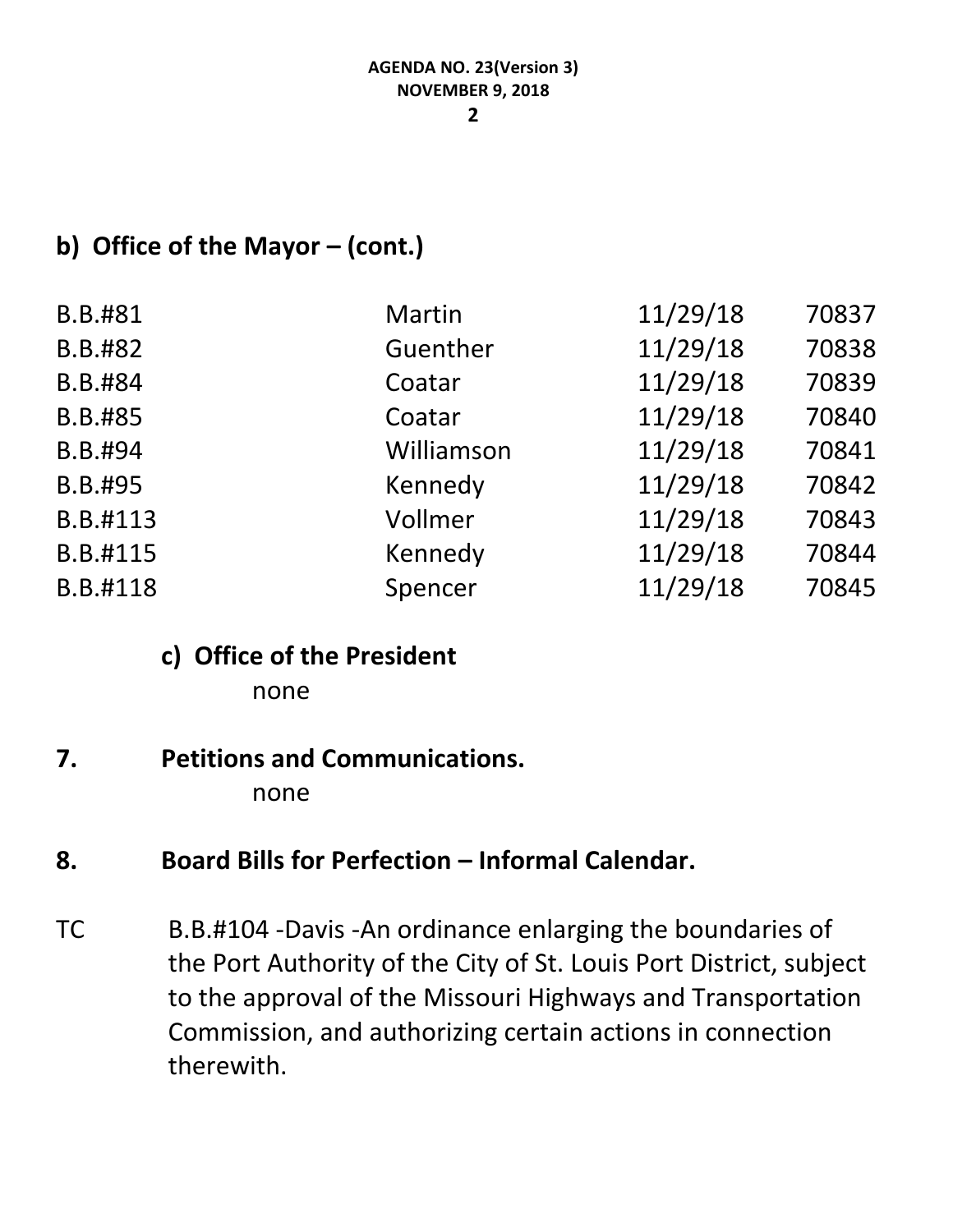#### **9. Board Bills for Third Reading - Informal Calendar.**

- LEG B.B.#25AA Muhammad/Kennedy/Moore/Bosley An ordinance submitting to the qualified voters of the City a proposed amendment to the Charter to maintain the Board of Aldermen as body of twenty-eight Aldermen representing twenty-eight wards, and preventing its reduction beginning December 31, 2021, to a body of fourteen Aldermen representing fourteen wards; and containing an emergency clause.
- HUDZ B.B.#122 Roddy An ordinance recommended by the Board Of Estimate and Apportionment, authorizing the Mayor of the City, to submit a 2019 Annual Action Plan to the United States Department of Housing and Urban Development as required To apply for funding under the Federal Community Development Block Grant, HOME Investment Partnership, Emergency Solutions Grant and Housing Opportunities for Persons with AIDS Entitlement Programs.
- **10. Resolutions – Informal Calendar.** none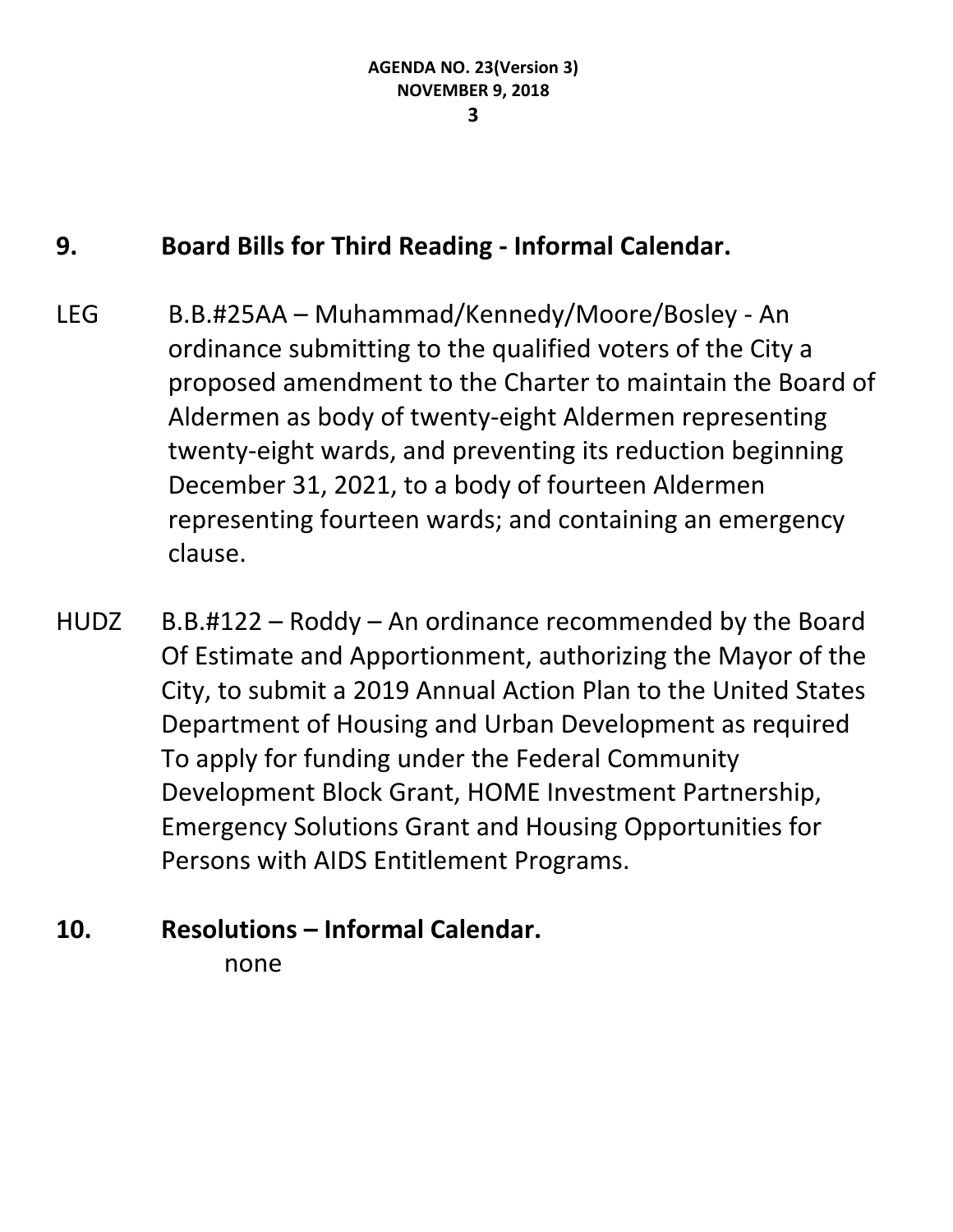#### **11. First Reading of Board Bills.**

- B.B.#157 Ingrassia An ordinance approving a blighting study and redevelopment plan for Chouteau/Jefferson/La Salle/Missouri/ Hickory/Mackay Place Redevelopment; and containing a severability clause.
- B.B.#158 Vollmer An ordinance authorizing and directing the Mayor and Comptroller to execute a Quit Claim Deed to Mary Jane Waggoner for certain City-owned property located in City Block 5054, which property is known as 3120 Alfred Avenue, upon receipt of and in consideration of the sum of Fifty-Five Thousand Dollars (\$55,000.00), and containing an emergency clause.
- B.B.#159 Williamson Pursuant to Ordinance 68937, an ordinance authorizing the honorary street name Von Verson Avenue which shall begin at the intersection of Hamilton and Enright and run east on Enright to the intersection of Goodfellow Boulevard and Enright.
- B.B.#160 Roddy Pursuant to Ordinance 68937, an ordinance authorizing the honorary street name Bob Gibson Way, which shall begin at the intersection of Gibson and South Kingshighway and run east on Gibson to the intersection of Gibson and Kentucky.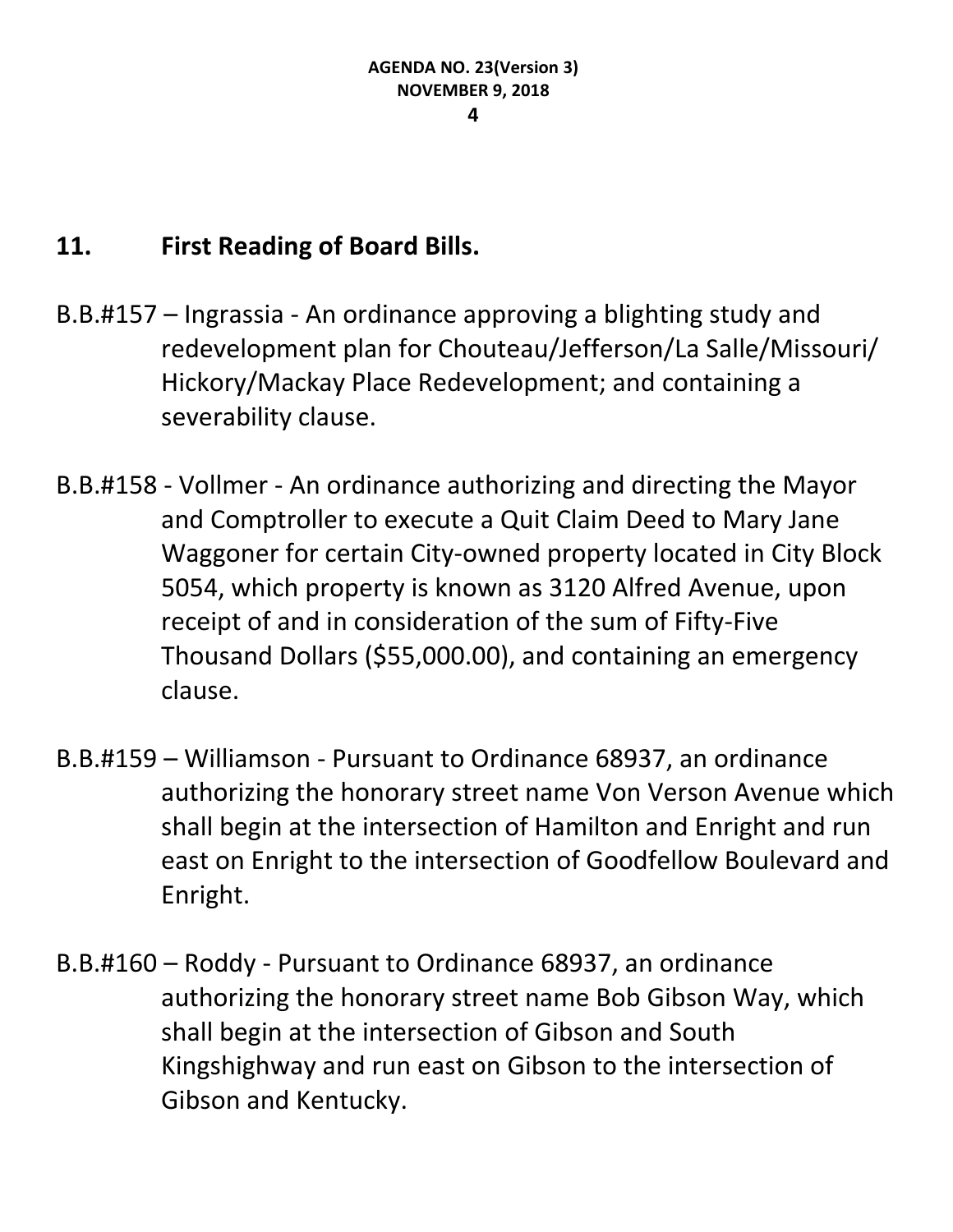#### **5**

# **12. Reference to Committee of Board Bills**

- HUDZ B.B.#157
- STR B.B.#159 #160
- WM B.B.#158

# **13. Second Reading and Report of Standing Committees**

- STR B.B#150-Ingrassia An ordinance recommended by the Board of Public Service to conditionally vacate above surface, surface and sub-surface rights for vehicle, equestrian and pedestrian travel in the north/south alley, the remaining portion of the east/west alley and the north/south alley in City Block 2273 as bounded by Union Pacific Railroad, 21st, Gratiot and 22nd, and a portion of Gratiot beginning east of 22nd and extending eastwardly to a portion of Gratiot previously vacated by Ordinance 65340.
- STR B.B.#152- Davis Pursuant to Ordinance 68937, an ordinance authorizing the honorary street name Rev. Dr. W.H. Goatley Jr., which shall begin at the intersection of North Leffingwell and Franklin and run west on Franklin to the intersection of T.E. Huntley and Franklin.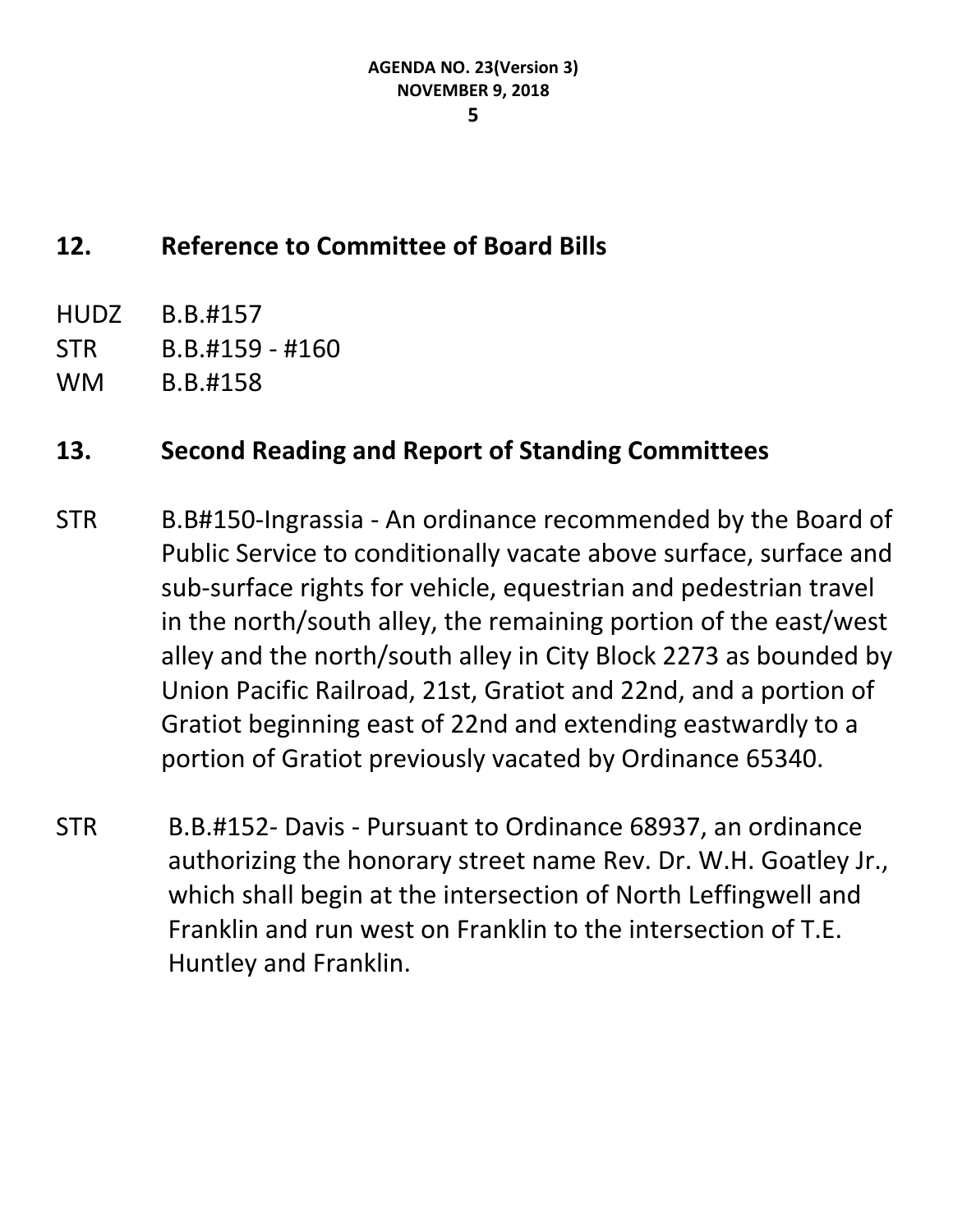# **13. Second Reading Board Bills – (cont.)**

HUDZ B.B.#129 – Williamson - An Ordinance recommended by the Planning Commission, to change the zoning of property as indicated on the District Map, from "D" Multiple-Family Dwelling District and "H" Area Commercial District to the "H" Area Commercial District for the portion of the parcel known as Lot A on the attached Exhibit A and to the "D" Multiple-Family Dwelling District for the portion of the parcel known as Lot B, in City Block 5520 (401-33 Debaliviere); and containing an emergency clause.

### **14. Report of Special Committees** none

### **15. Perfection Consent Calendar.**

STR B.B.# 141 – Green- An ordinance pertaining to commercial semi-trailer trucks, also known as a semis, or tractor-trailers; prohibiting such traffic along Utah from the west boundary of Grand to the east boundary of Morgan Ford Road, exempting from said prohibition emergency vehicles, including privately owned tow trucks when providing emergency service to noncommercial vehicles, vehicles making deliveries to nearby addresses, and vehicles with a Gross Vehicle Weight (GVW) of less than 26,000 pounds, and containing an emergency clause.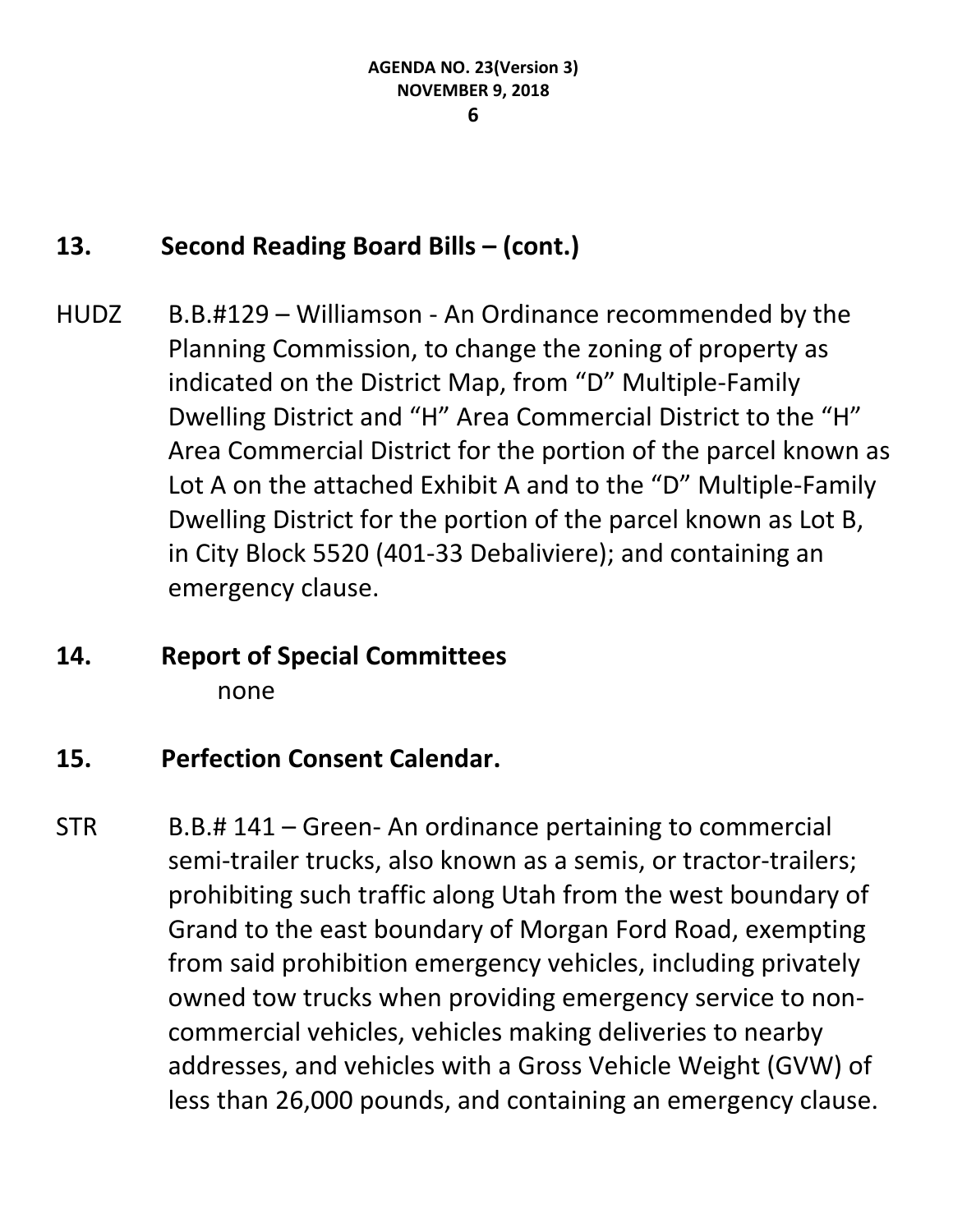# **15. Perfection Consent Calendar – (cont.)**

- STR B.B.#149 Bosley/J. Boyd An ordinance recommended by the Board of Public Service repealing Section One of Ordinance 70524, and enacting in lieu thereof a new Section One of 70524, in order to make technical corrections to Ordinance 70524, which vacated above-surface, surface and sub-surface rights for vehicle, equestrian and pedestrian travel in several streets and alleys bounded by St. Louis Ave. on the north, 22nd on the east, Cass on the south and Jefferson/Parnell on the west; repealing Section Six of Ordinance 70524, as all requirements of Section Six have been met and are no longer applicable; and repealing and Section Ten of Ordinance 70524, and replacing it with an emergency clause.
- STR B.B.#151- Bosley An ordinance recommended by the Board of Public Service to conditionally vacate above surface, surface and sub-surface rights for vehicle, equestrian and pedestrian travel in the east-west alley beginning at Salisbury and extending southeastwardly to the 20 foot wide north-south alley in City Block 1174 as bounded by 19th, Mallinckrodt, 20th and Salisbury in the City.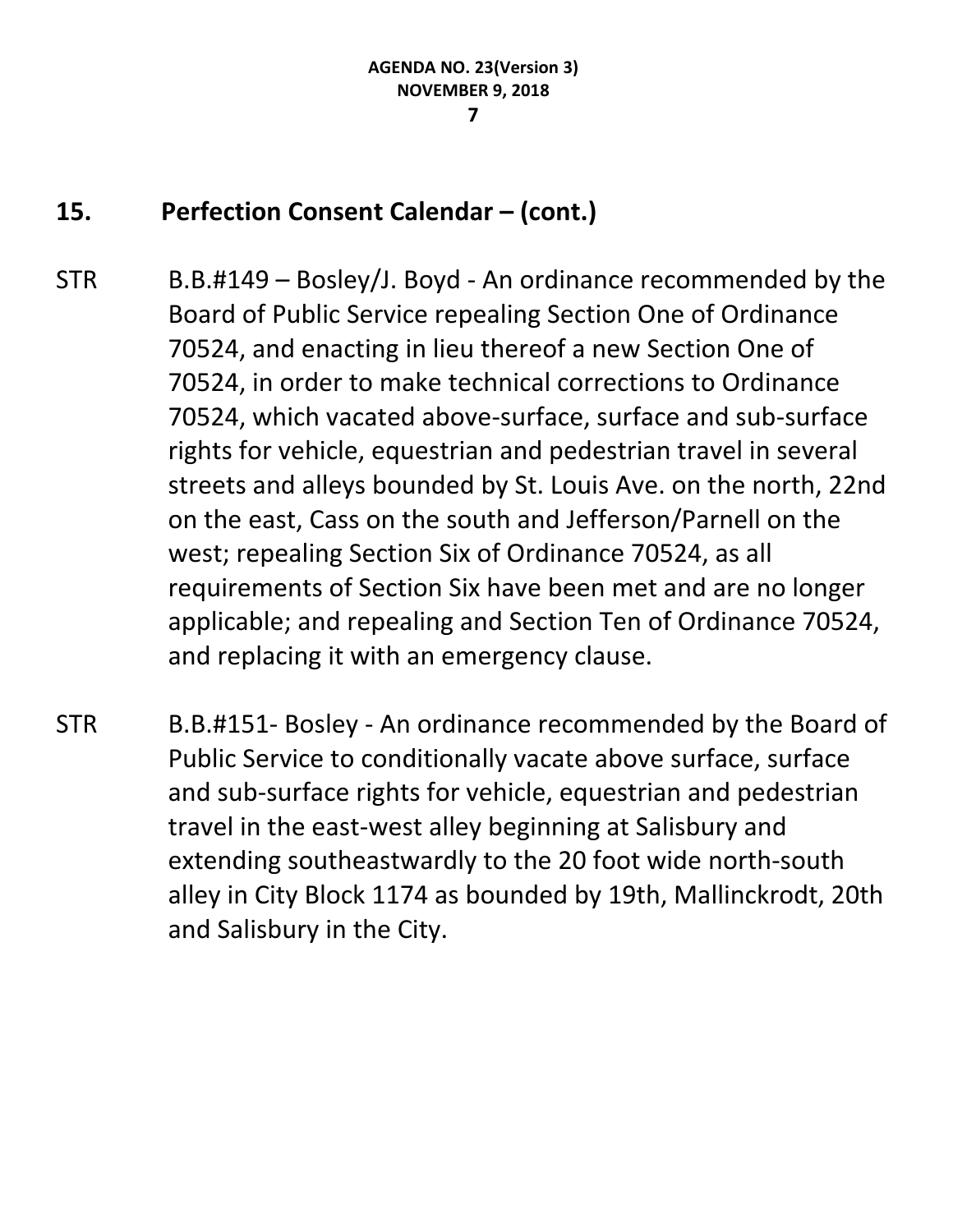#### **15. Perfection Consent Calendar – (cont.)**

- HH B.B.#140 Spencer/Guenther/Green/Arnowitz/Navarro/ Ingrassia - An ordinance amending Section 1 of Ordinance No. 62571, pertaining to exemptions from the graduated business license tax, codified as Section 8.07.020 of the Revised Code of the City by adding a new Subsection 5, to Section 1 of Ordinance No. 62571, creating an exemption from the graduated business license for local farmers selling their agricultural products and products produced therefrom directly to consumers solely at farmers' markets; and containing an emergency clause.
- LEG B.B.#144 Coatar An ordinance amending Section 2, of Ordinance No. 58267, approved March 19, 1981 and codified as Section 2.08.060 of the Revised Code of Ordinances of the City pertaining to candidate payments to the political party upon whose ticket he or she proposes to run as a candidate and seeks nomination, one percent of the annual salary of the office for which he or she is a candidate, to permit a candidate to submit said payment to the Board of Election Commissioners at the time the candidate files his or her declaration of candidacy; and containing an emergency clause.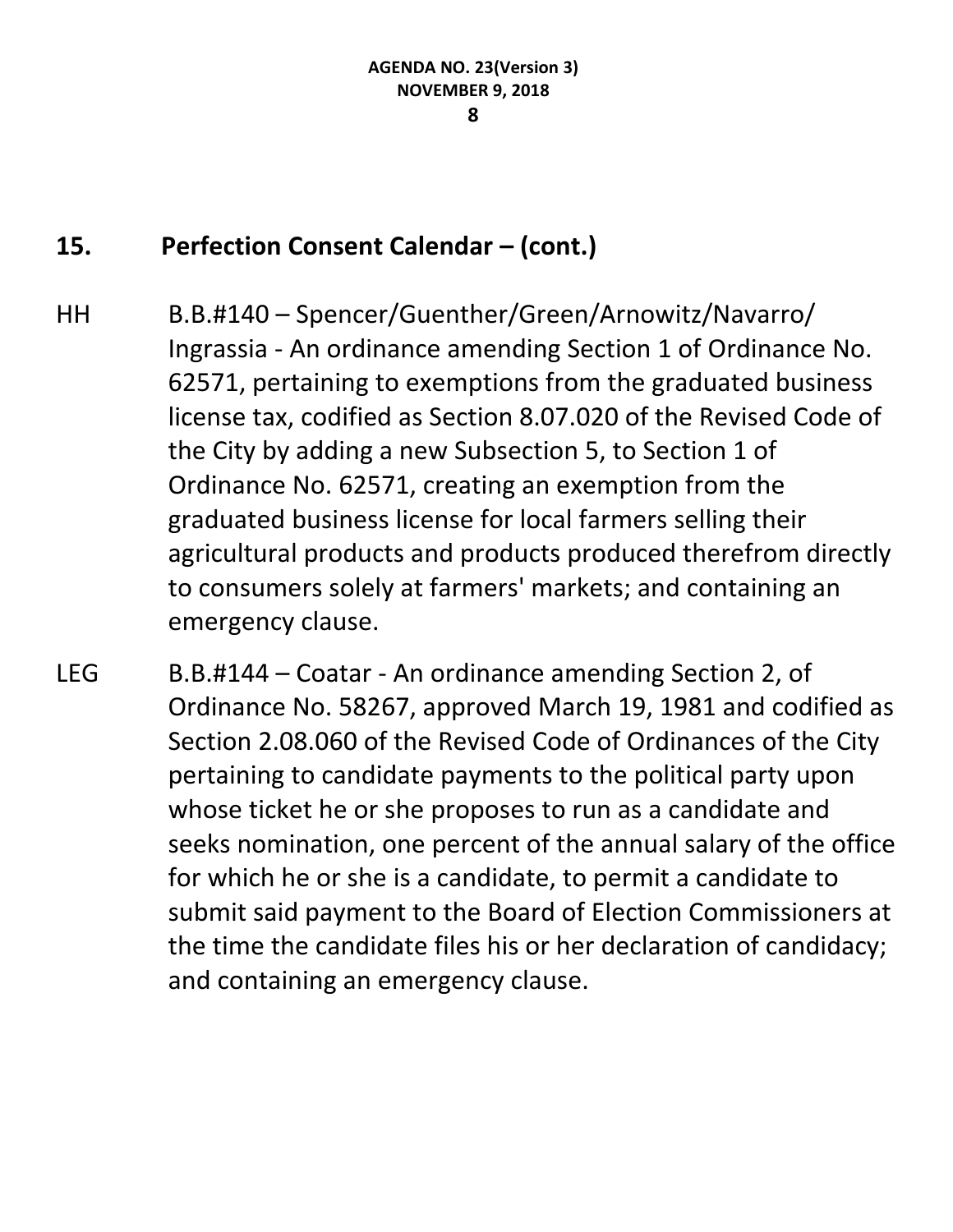# **15. Perfection Consent Calendar – (cont.)**

- LEG B.B.#145 Coatar An ordinance revising Section 2.08.120, of the City Revised Code of Ordinances, pertaining to the Board of Election Commissioners preparing sample ballots, so as to provide for the placement of candidates on said ballots in the order in which they are to appear on the official ballot rather than alphabetically as is currently provided; and containing an emergency clause.
- LEG B.B.#146CSAA Coatar An ordinance repealing the first paragraph of Section 2, of Ordinance No. 66193, approved March 10, 2004, codified as Section 2.08.330 of the City Revised Code of Ordinances, pertaining to the nominating process for a nonpartisan candidate, and in lieu thereof inserting a new first paragraph in Section 2, changing said process so that nonpartisan candidates may be nominated by a petition signed by registered voters, rather than a certificate signed by registered electors; and containing an emergency clause.
- LEG B.B.#147 Coatar An ordinance revising Section 1,  $(B)(1)$ , of Ordinance No. 59982, approved July 31st, 1986, codified as Section 2.08.400(B)(1), of the City of St. Louis Revised Code of Ordinances, pertaining to the last date on which a candidate may withdraw from a primary election from forty (40) days prior to the date of the primary election to fifty (50) days prior to the date of the primary election; and containing an emergency clause.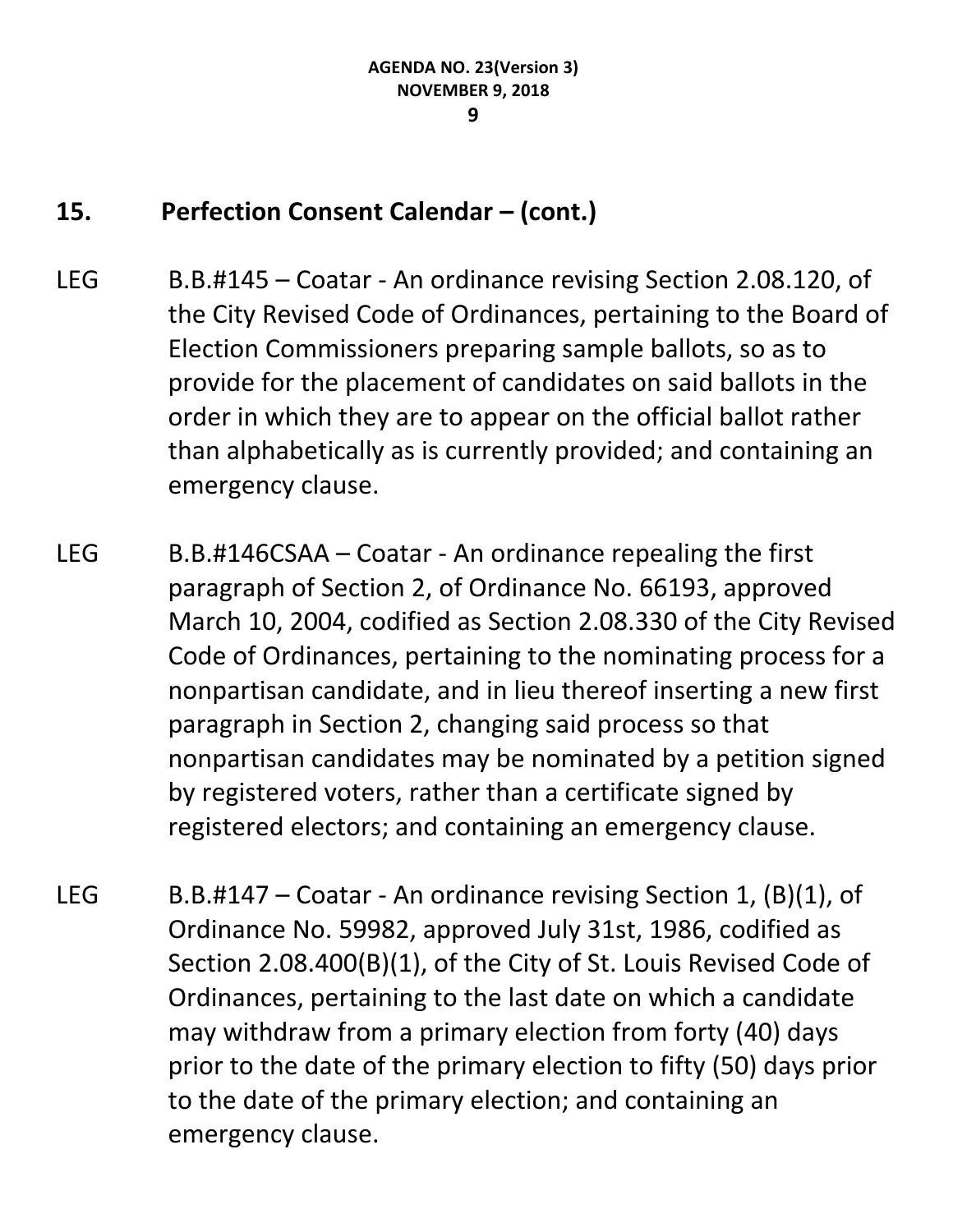# **16. Board Bills for Perfection**

none

### **17. Third Reading Consent Calendar**

- STR B.B.#108 P. Boyd An Ordinance directing the Director of Streets to permanently close, barricade, or otherwise impede the flow of traffic on east/west alley-way in City Block 5000 Block, bounded by Robin, Lillian, Riverview and Theodore at a point on said alley-way that is approximately ten (10) feet southeast of the east curb line of Theodore Ave., and containing an emergency clause.
- STR B.B.#128 Moore An Ordinance establishing a two-way stop site at the intersection of Warne and Lexington regulating all traffic traveling northbound and southbound on Warne at Lexington and containing an emergency clause.
- STR B.B.#134AA Williamson/Moore Pursuant to Ordinance 68937, an ordinance authorizing the honorary street name Frank Williamson Sr. Way, which shall begin at the intersection of Enright and Union and run west on Enright to Arlington.
- STR B.B.#135AA Williamson Pursuant to Ordinance 68937, an ordinance authorizing the honorary street name Thelma M. Williamson Way, which shall begin at the intersection of Arlington and Clemens and run north on Arlington to the intersection of Arlington and Windemere.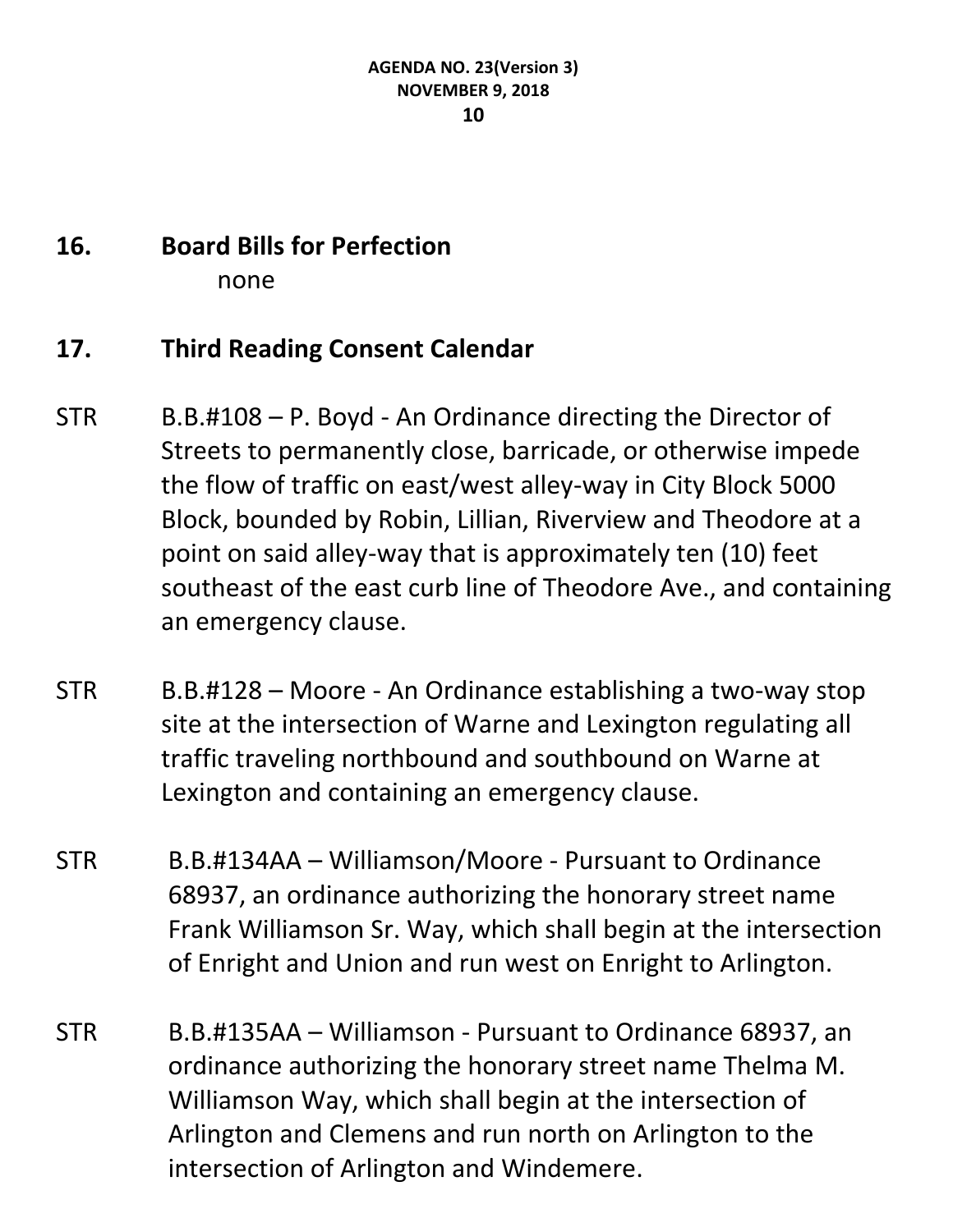# **17. Third Reading Consent Calendar – (cont.)**

- TC B.B.#120 Davis An Ordinance recommended and approved by the Airport Commission, the Board of Public Service and the Board of Estimate and Apportionment authorizing and directing the Director of Airports, the President of the Board of Public Service, and the Comptroller to enter into the "Memorandum of Agreement for Expansion of and Improvement to Inbound Baggage System and Facilities Terminal 2" at St. Louis Lambert International Airport that memorializes the agreement between the City and Southwest Airlines Company; containing a severability clause, and containing an emergency clause.
- TC B.B.#121 Davis An Ordinance recommended and approved by the Board of Estimate and Apportionment authorizing and directing the Director of Airports and the Comptroller, owner and operator of St. Louis Lambert International Airport to enter into and execute the Concession Agreement AL-252 between the City and AvendCo, LLC, granting to Concessionaire, certain rights and privileges in connection with the occupancy and use of the Premises; containing a severability clause; and containing an emergency clause.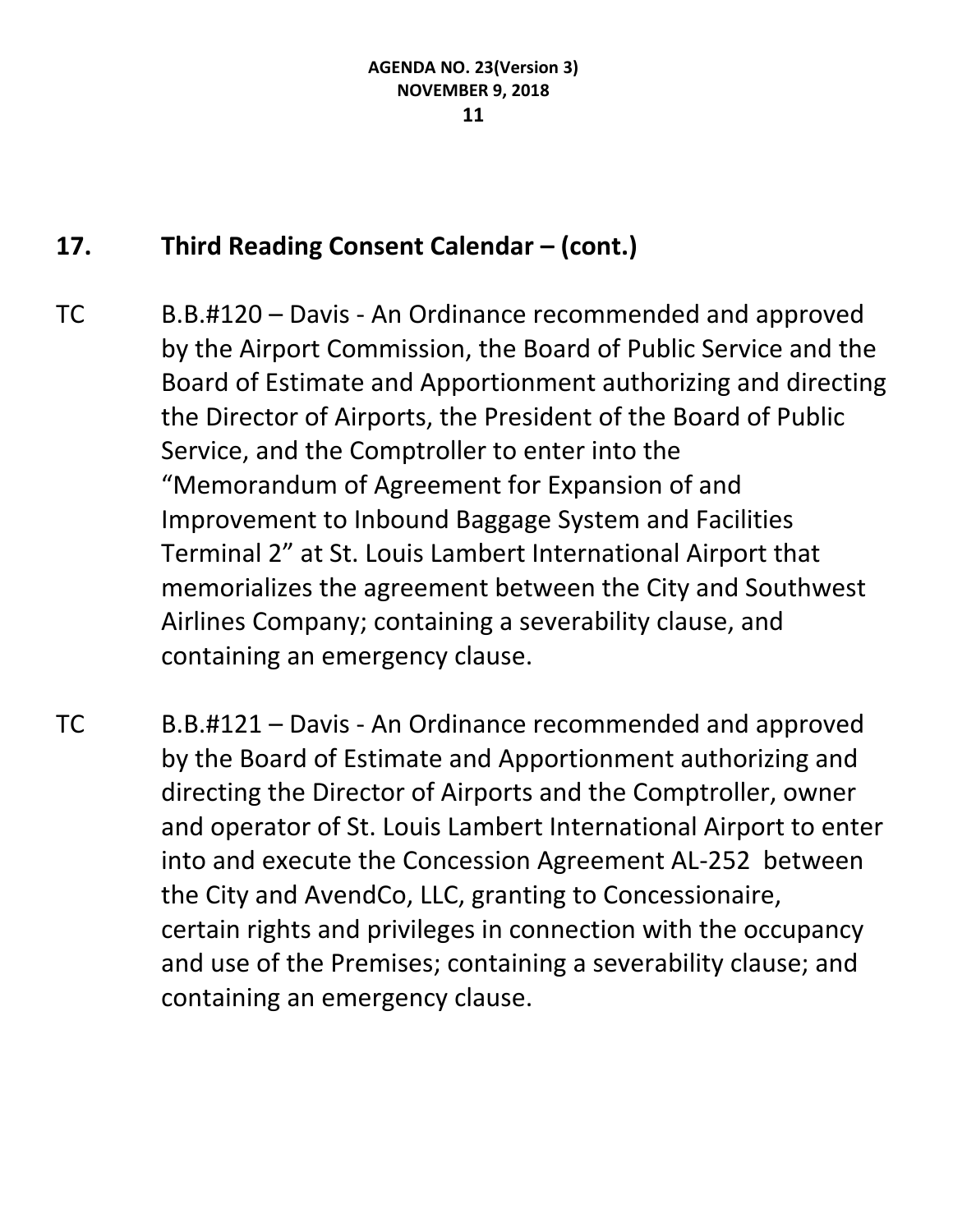# **18. Third Reading/Report of Engrossment and Final Passage** none

- **19. Report of the Enrollment Committee.**
- B.B.#108 #128 #134AA #135AA #120 #121

# **20. Courtesy Resolutions Consent Calendar**

- Res.#174 P. Boyd The Board of Aldermen congratulates Hilltop Child and Family Development Center on being selected by the Office of Mayor Lyda Krewson and Alderwoman Pamela Boyd, the 2018 Neighborhood Business of the Year for the 27th Ward.
- Res.#175 Hubbard/Pres. Reed The Board of Aldermen recognize the St. Stanislaus Kostka Parish 100th Anniversary celebration.
- Res.#176 Moore/Pres. Reed The Board of Aldermen recognize the many years of service and dedication to our Country by Captain Christopher W. Newman.
- Res.#177 Murphy The Board of Aldermen congratulate Caleb Dill on Receiving the Eagle Scout Award and we wish him continued success and achievement.
- Res.#178 Davis/Pres. Reed the Board of Aldermen recognize Shirley Bradley Price LeFlore as the St. Louis Poet Laureate 2018-2019.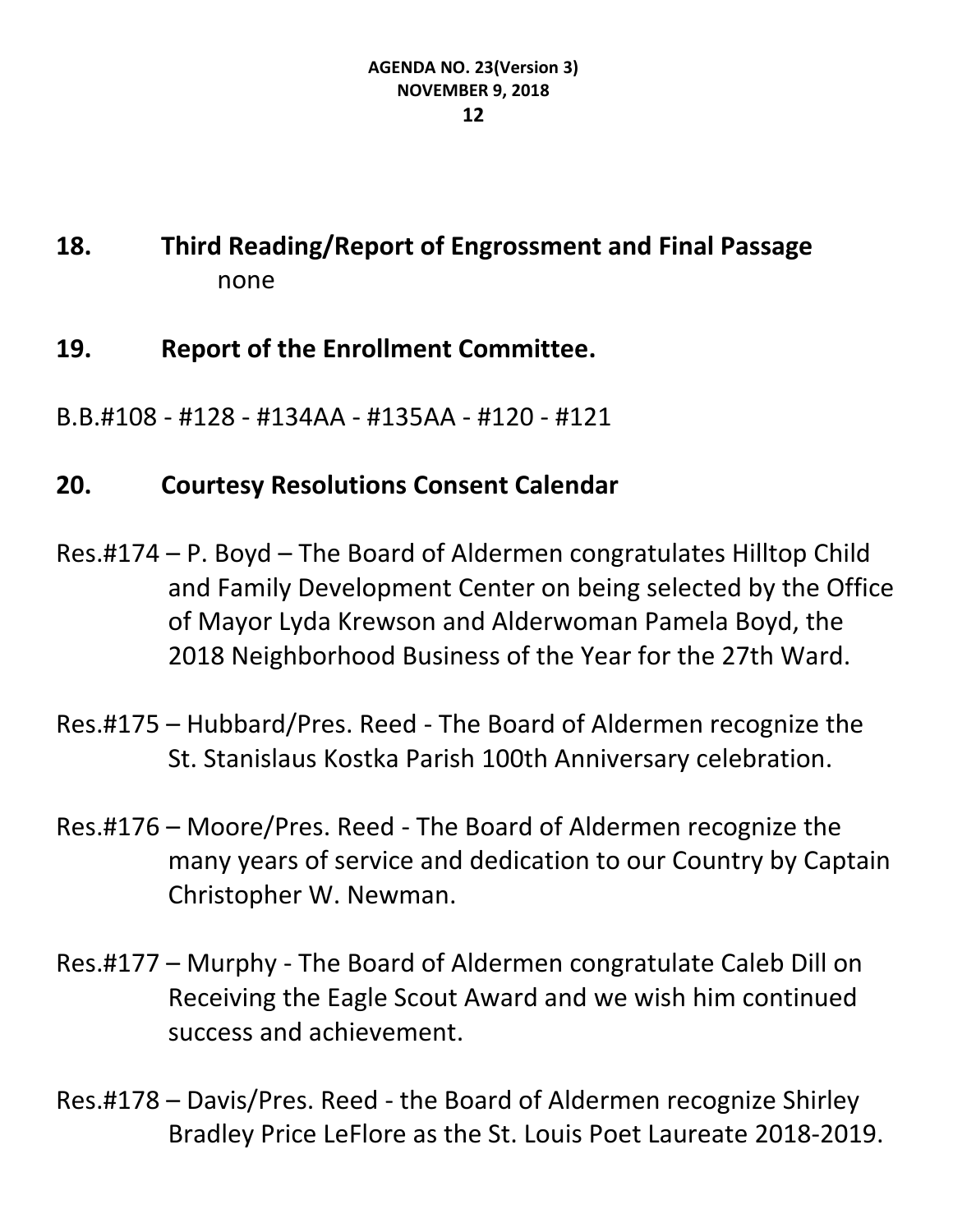# **21. First Reading of Resolutions.** None

- **22. Second Reading Resolutions, Committee Reports & Adoptions.** none
- **23. Miscellaneous and Unfinished Business.** none
- **24. Announcements**

**MONDAY, NOVEMBER 12, 2018**

**OFFICE CLOSED - HOLIDAY**

**TUESDAY, NOVEMBER 13, 2018**

**NO MEETINGS**

#### **WEDNESDAY, NOVEMBER 14, 2018**

#### **HEALTH & HUMAN SERVICES MEETING – 10:00 A.M. – LEISURE ROOM**

Introduction of Amy Bickford the new Chief Program Manager of the Homeless Services Division and discuss the new procedures and steps that will be taken moving forward in regard to homelessness.